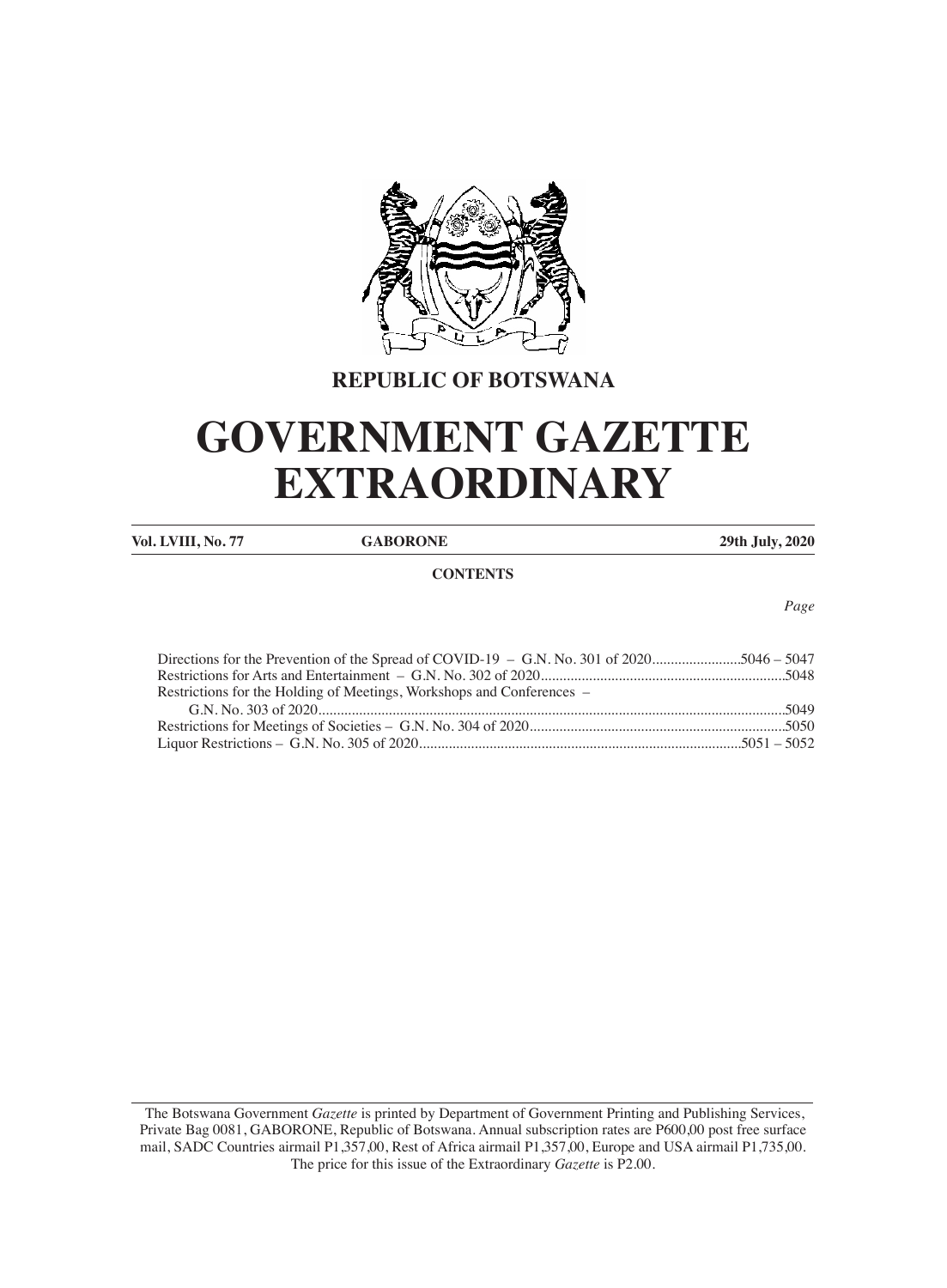*Government Notice No. 301 of 2020*

# EMERGENCY POWERS ACT (Cap. 22:04)

# EMERGENCY POWERS (COVID-19) REGULATIONS, 2020 (Cap. 22:04 (Sub. Leg.))

#### **Directions for the Prevention of the Spread of COVID-19**

THE Director of Health Services hereby gives the following direction under regulation 16 (4) (*c*) of the Emergency Powers (COVID-19) Regulations, 2020 -

# **1. MOST EFFECTIVE PREVENTION**

The most effective prevention of transmission of COVID-19 is frequent hand wash with clean water and soap for at least 40 seconds.

# **2. USE OF MASKS IN PUBLIC PLACES**

A person shall wear a cloth face mask or homemade item that covers the nose and mouth or another appropriate item that covers the nose and mouth when in a public place.

# **3. TRAVEL**

- (*a*) All persons coming to Botswana from high risk countries (as defined by the World Health Organization (WHO)) shall not be allowed entry into the country until further notice;
- (*b*) Issuance of Visa at Ports of entry and at all Embassies for any person from high risk areas is suspended with immediate effect until further notice;
- (*c*) Current visas of persons from high risk countries are cancelled with immediate effect until further notice;
- (*d*) International travel by all Government employees, parastatals and State owned entities is suspended with immediate effect until further notice; and
- (*e*) Travel for regional and international meetings, workshops and conferences are cancelled until further notice.

# **4. TRAVEL ACROSS COVID ZONES**

- (*a*) A person shall not undertake non-essential travel;
- (*b*) A person shall not travel across COVID zones without a permit;
- (*c*) A person may only travel across COVID zones to
	- (i) attend a funeral of an immediate member of the family, or
	- (ii) access his or her farm, ranch, garden, ploughing field (*masimo*) or cattle post (*moraka*): Provided that the person has been issued with a permit under the Emergency Powers (COVID-19) Regulations; and
- (*d*) For purposes of paragraph 4 (*c*) (i), "immediate member of the family" means a spouse, son, daughter, siblings or parent.

# **5. GATHERINGS**

All public gatherings of more than 50 people are prohibited: Provided that parties shall not be held.

# **6. MEETING**

- (*a*) A meeting, workshop or conference shall have a maximum of 50 persons;
- (*b*) A person shall not travel across COVID zones for purposes of a meeting, workshop or conference; and
- (*c*) Notwithstanding paragraph (*b*) a convener or facilitator may apply for a permit to cross COVID zones for purposes of a meeting, workshop or conference.

# **7. FUNERALS**

- (*a*) A funeral and a memorial service shall have a maximum of 50 persons; and
- (*b*) Funeral and memorial services shall not last more than 2 hours and food shall not be provided at such services:

Provided that food may be provided for members of the household.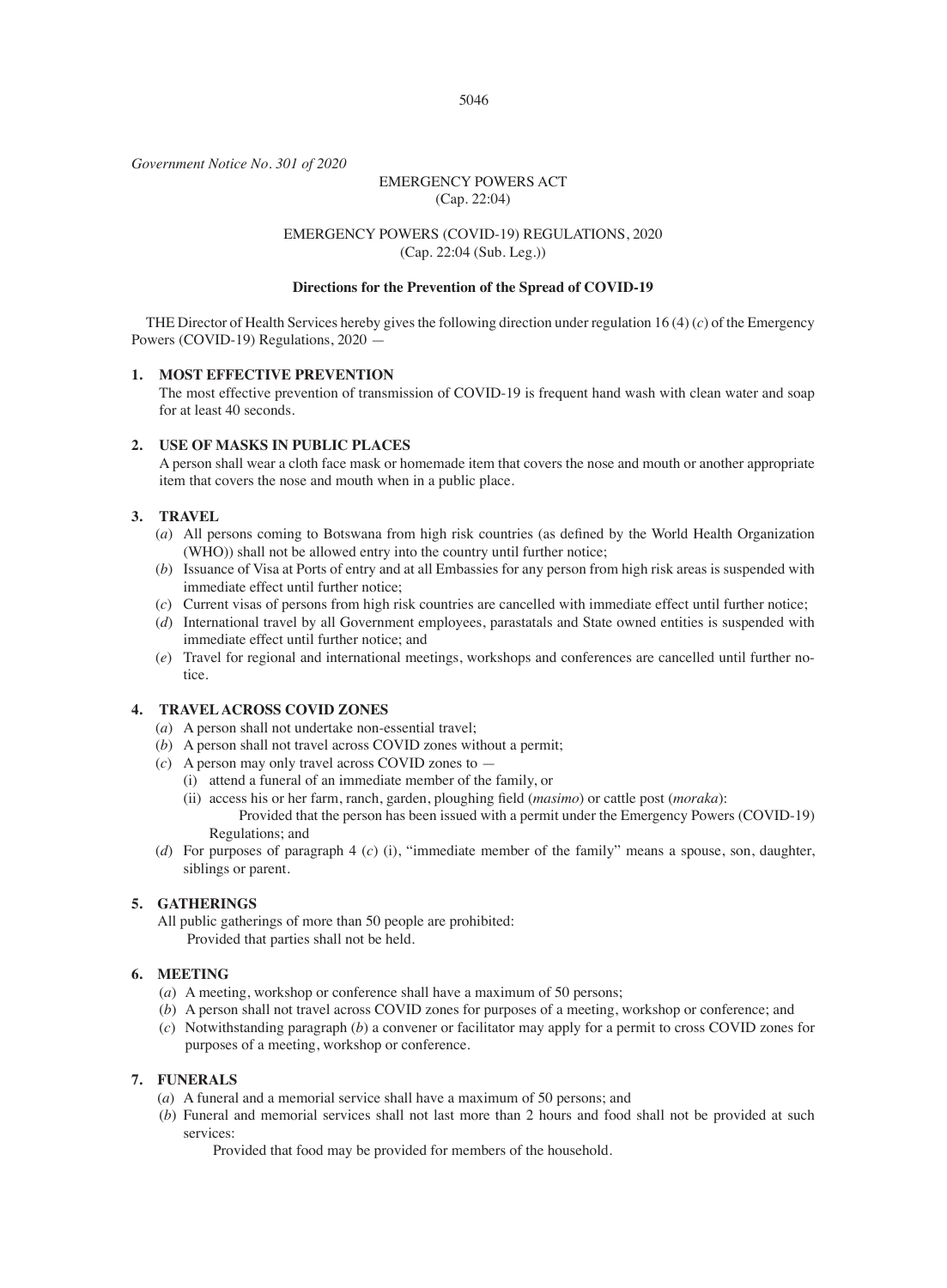#### **8. FAITH-BASED ORGANISATION SERVICES**

- Faith-based organisation services shall —
- (*a*) Have a maximum of 50 persons;
- (*b*) Not make provision for food or allow for the sale of food; and
- (*c*) Have a maximum of 2 religious services per week.

# **9. CULTURAL AND TRADITIONAL OCCASIONS**

A maximum of 50 individuals and a distance of  $1 - 2$  metres shall be maintained at cultural and traditional occasions such as —

- (*a*) *Go isa mafoko*;
- (*b*) *Patlo*;
- (*c*) *Magadi*; or
- (*d*) *Kgoroso*.

# **10. SOCIAL DISTANCING**

A distance of  $1 - 2$  metres between individual persons shall maintain in a  $-$ 

- (*a*) Gathering;
- (*b*) Bank;
- (*c*) Restaurant, including take-away restaurant;
- (*d*) Supermarket and a shop;
- *(e)* Pharmacy;
- *(f)* Government service department; and
- *(g)* Memorial service.

# **11. GENERAL ADVICE TO THE PUBLIC**

- (*a*) To frequently wash hands with soap and clean water;
- (*b*) To ensure easy access to clean water and soap for hand washing at any public gathering where a maximum of 50 persons are allowed;
- (*c*) To ensure strict hand washing and surface cleaning for all equipment used during burial;
- (*d*) To clean high touch areas with disinfectants (examples of high touch areas are doors, elevators, counters, etc.);
- (*e*) To cover the nose and mouth with a tissue or flexed elbow when sneezing or coughing;
- $(f)$  To avoid direct contact with anyone with cold or flu symptoms;
- (*g*) To avoid handshakes, hugs and kisses when greeting each other;
- $(h)$  To ensure continued safety of other users of health facilities, individuals who have cold or flu symptoms (cough, fever, sore throat) and have had contact with returning travelers shall —
	- (i) Call the number 16649,
	- (ii) Not use public transport, and
	- (iii) If using a private vehicle or on foot, alert health facility officers on arrival before entering the facility; and
- (*i*) Information from any other source other than the Director of Health Services and the World Health Organization should not be relied on by the public as credible and correct information.

Government Notice No. 284 of 2020 is hereby revoked.

DATED this 29th day of July, 2020.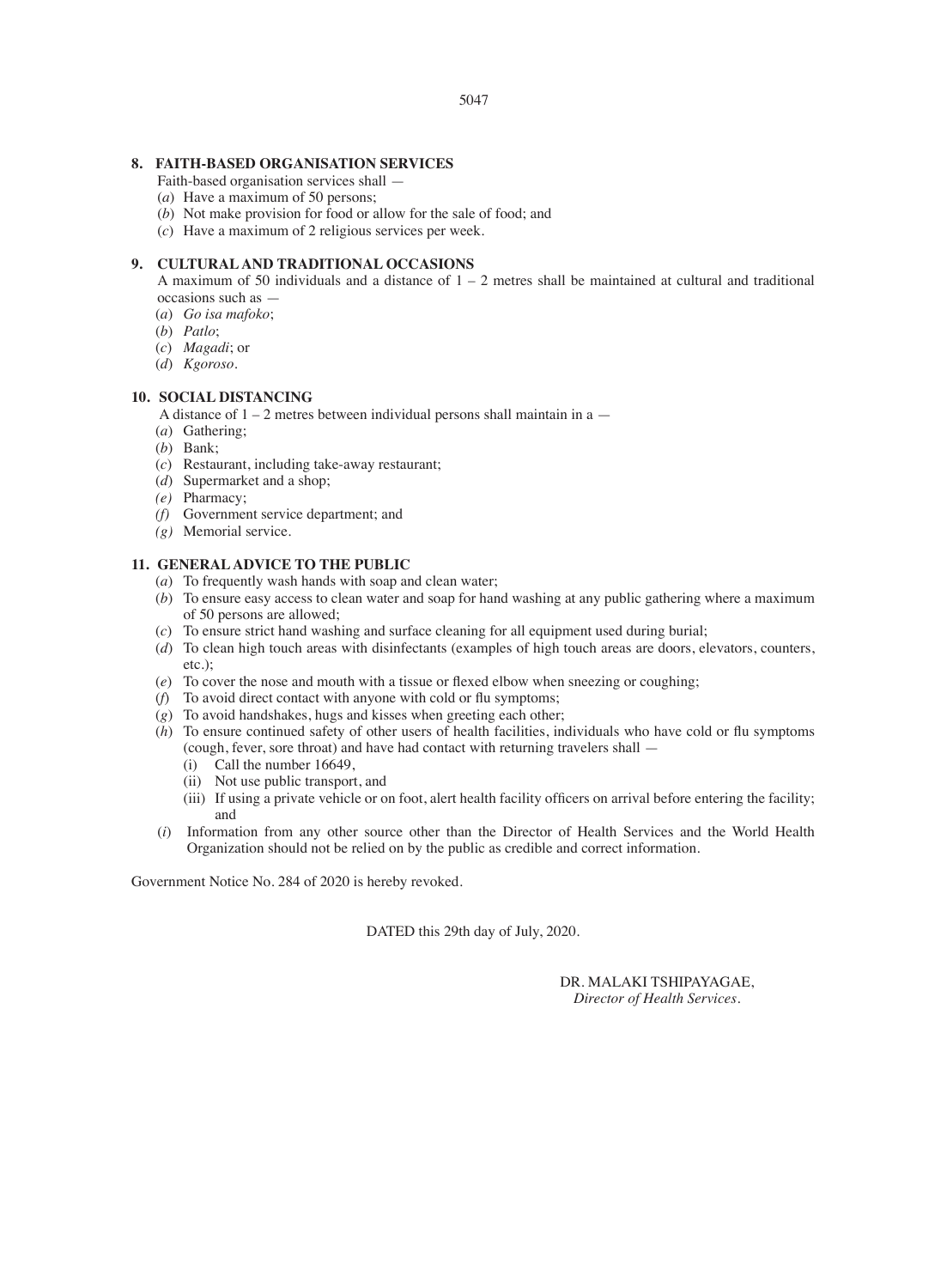*Government Notice No. 302 of 2020*

#### EMERGENCY POWERS ACT (Cap. 22:04)

# EMERGENCY POWERS (COVID-19) REGULATIONS, 2020 (Cap. 22:04 (Sub. Leg.))

#### **Restrictions for Arts and Entertainment**

NOTICE IS HEREBY GIVEN that His Excellency the President in accordance with regulation 30G of the Emergency Powers (COVID-19) Regulations, 2020, has authorised —

 $(a)$  the opening of the following arts and entertainment facilities —

- (i) art galleries,
- (ii) theatres,
- (iii) amphitheaters,
- (iv) halls and conference facilities,
- (v) cinemas,
- (vi) recording studios, and
- (vii) television; and
- (*b*) the gathering in preparation of arts and entertainment activities listed below
	- (i) exhibitions,
	- (ii) drama,
	- (iii) disc jockeys,
	- (iv) music,
	- (v) poetry,
	- (vi) comedy,
	- (vii) choral (quartet),
	- (viii) traditional song and dance, and
	- (ix) traditional instruments.

An arts and entertainment host may operate where he or she has satisfied the Director of Health Services, or any person authorised by the Director for that he or she is able to comply with directions for the prevention of spread of COVID-19 issued by the Director of Health Services as published in the Government *Gazette*, that —

- (*a*) all persons in attendance of an arts and entertainment activity and facility, shall
	- (i) Not exceed 50, persons excluding the performers at facilities,<br>(ii) Not exceed 50, persons at an activity.
	- Not exceed 50, persons at an activity,
	- (iii) Be provided by the host with clean water and soap to wash their hands or with hand sanitiser, and
	- (iv) Observe the social distancing requirements of being at least two metres apart from each other,
- (*b*) daily disinfecting of premises where arts and entertainment are held is carried out, under the supervision of the Director
- (*c*) observe a minimum of a 30 minutes break every 2 hours during an activity or event to allow for ventilation of the facilities,
- (*d*) arts and entertainment premises, shall be closed, upon direction of the Director, where there is a reasonable suspicion that a person who has had accessed premises has come into contact with a person who has tested positive for COVID-19 or that a person who has tested positive for COVID-19 has had access to the premises,
- (*e*) the checking of body temperature of all persons in attendance of an arts and entertainment facility is carried out by the host, and where a person's body temperature is 37.4 degrees celsius and above, such person shall not be allowed to access the meeting premises and the person shall be referred to the Director,
- (*f*) an arts and entertainment facility host shall, for purposes of contact tracing, maintain a register containing the personal details and contact details of all persons accessing the premises, and
- (*g*) the register referred to in paragraph (*f*) shall be open for inspection by the Director of Health Services for the purposes of contact tracing, and shall be open for inspection by a law enforcement officer for investigation of an offence under the Regulations.

Government Notice No. 282 of 2020 is hereby revoked.

DATED this 29th day of July, 2020.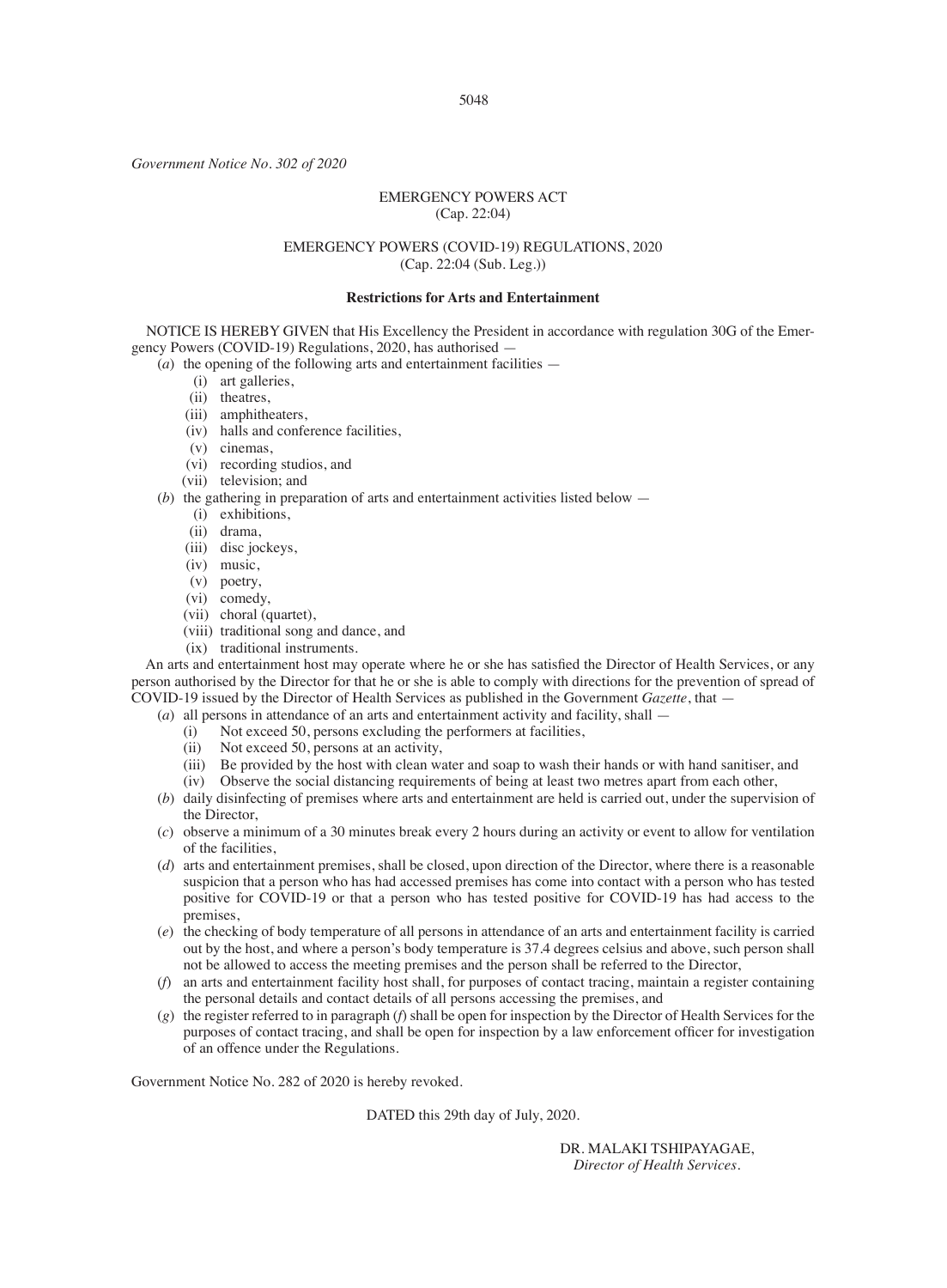*Government Notice No. 303 of 2020*

# EMERGENCY POWERS ACT (Cap. 22:04)

# EMERGENCY POWERS (COVID-19) REGULATIONS, 2020 (Cap. 22:04 (Sub. Leg.))

#### **Restrictions for the Holding of Meetings, Workshops and Conferences**

NOTICE IS HEREBY GIVEN that His Excellency the President in accordance with regulation 30G of the Emergency Powers (COVID-19) Regulations, 2020, has authorised that meetings, workshops and conferences may be convened:

Provided that —

- (*a*) a meeting, workshop or conference shall not have more than 50 persons in attendance at any time;
- (*b*) a person shall not travel across COVID zones for purposes of a meeting, workshop or conference;
- (*c*) notwithstanding paragraph (*b*) a convener or facilitator may apply for a permit to cross COVID zones for purposes of a meeting, workshop or conference; and
- (*d*) a meeting, workshop or conference host may operate where he or she has satisfied the Director of Health Services, or any person authorised by the Director for that purpose, of he or she has the ability to comply with directions for the prevention of spread of COVID-19 issued by the Director of Health Services as published in the Government *Gazette*, that –
	- (i) all persons in attendance of a meeting, workshop or conference shall
		- (*aa*) wear a cloth face mask or home made item that covers the nose and mouth or another appropriate,
		- (*bb*) be provided by the host with clean water and soap to wash their hands or provided with hand sanitiser, and
		- (*cc*) observe the social distancing requirements of being at least two metres apart from each other,
	- (ii) the checking of body temperature of all persons in attendance of a meeting, workshop or conference is carried out by the host, and where a person's body temperature is 37.4 degrees celsius and above, such person shall not be allowed to access the meeting premises and the person shall be referred to the Director,
	- (iii) daily disinfecting of premises where a meeting, workshop or conference is held, under the supervision of the Director,
	- (iv) a 30 minutes break every 2 hours during a meeting, workshop or conference to allow for ventilation of the facilities where the premises are enclosed,
	- (v) the premises where a meeting, workshop or conference shall be closed, upon direction of the Director, where there is a reasonable suspicion that a person who has had accessed premises has come into contact with a person who has tested positive for COVID-19 or that a person who has tested positive for COVID-19 has had access to the premises,
	- (vi) a meeting, workshop or conference host shall, for purposes of contact tracing, maintain a register containing the personal details and contact details of all persons accessing the premises, and
	- (vii) the register referred to in paragraph (vi) shall be open for inspection by the Director of Health Services for the purposes of contact tracing, and shall be open for inspection by a law enforcement officer for investigation of an offence under the Regulations.

Government Notice No. 292 of 2020 is hereby revoked.

DATED this 29th day of July, 2020.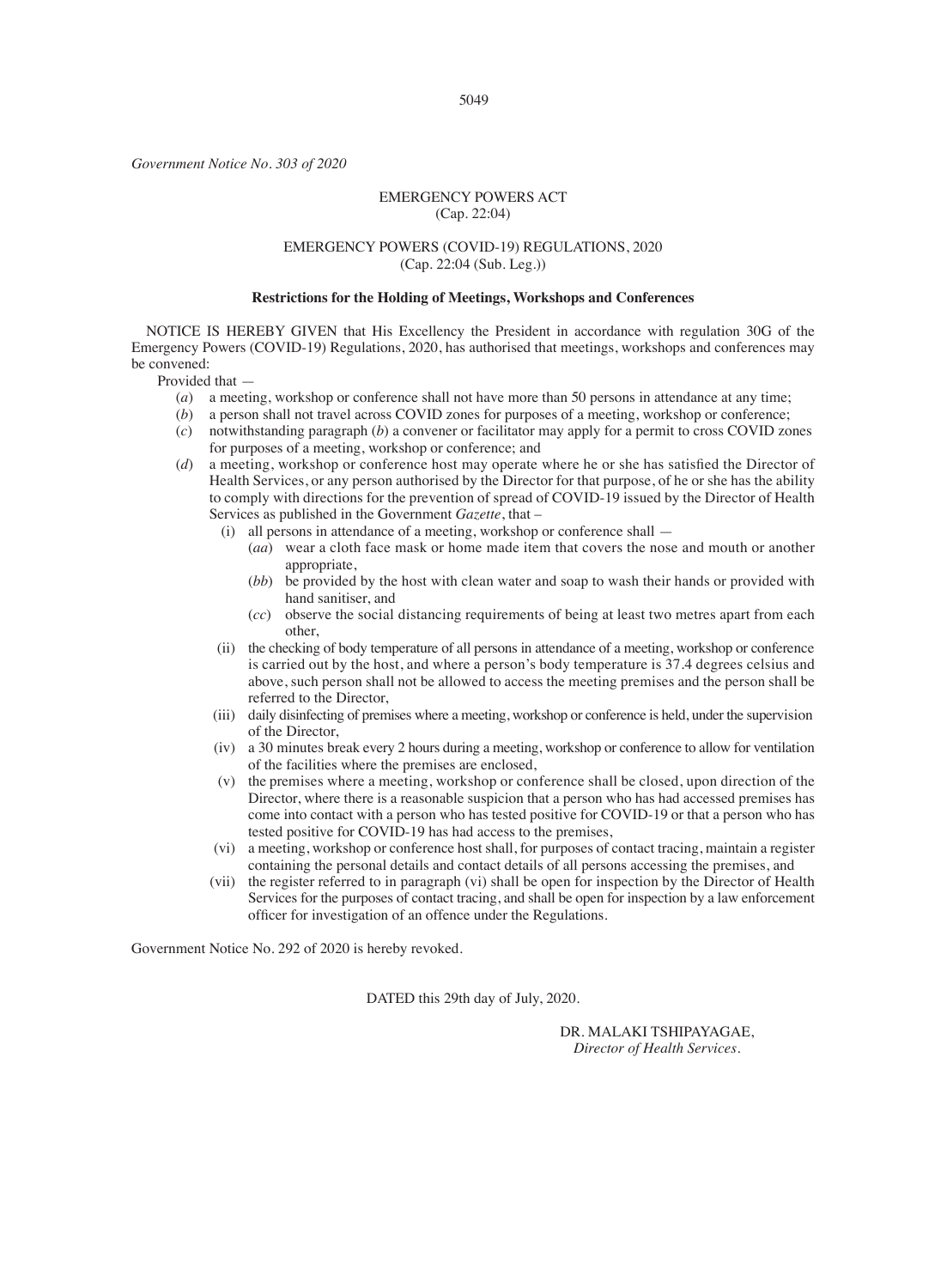*Government Notice No. 304 of 2020*

# EMERGENCY POWERS ACT (Cap. 22:04)

# EMERGENCY POWERS (COVID-19) REGULATIONS, 2020 (Cap. 22:04 (Sub. Leg.))

#### **Restrictions for Meetings of Societies**

NOTICE IS HEREBY GIVEN that His Excellency the President in accordance with regulation 30G of the Emergency Powers (COVID-19) Regulations, 2020, has authorised that societies may meet and at any one time the number of persons attending a meeting shall not exceed 50.

The following societies may meet as set out below —

- (*a*) faith based organizations, which shall have a maximum of two religious services per week;
- (*b*) any club, company, partnership or association registered by the Registrar of Societies; and
- (*c*) all central committees of political parties;
	- Provided that:<br>(i) a society
		- a society may operate where it has satisfied the Director of Health Services, or any person authorised by the Director for that purpose, of its ability to prevent the spread of COVID-19;
		- (ii) all persons in attendance of a meeting shall
			- (*aa*) be provided by the host with clean water and soap to wash their hands or with hand sanitiser, (*bb*) observe the social distancing requirements of being at least two metres apart from each other,
			- and
			- (*cc*) comply with directions for the prevention of spread of COVID-19 issued by the Director of Health Services as published in the Government *Gazette*,
		- (iii) the checking of body temperature of all persons in attendance of a meeting is carried out by the host, and where a person's body temperature is 37.4 degrees celsius and above, such person shall not be allowed to access the meeting premises and the person shall be referred to the Director,
		- (ii) regular disinfecting of premises where meetings are held is carried, under the supervision of the Director,
		- (iii) upon direction of the Director, a meeting place, shall be closed, where there is a reasonable suspicion that a person who has had accessed premises has come into contact with a person who has tested positive for COVID-19 or that a person who has tested positive for COVID-19 has had access to the premises,
		- (iv) a meeting host shall, for purposes of contact tracing, maintain a register containing the personal details and contact details of all persons accessing the premises, and
		- (v) the register referred to in paragraph (vi) shall be open for inspection by the Director of Health Services for the purposes of contact tracing, and shall be open for inspection by a law enforcement officer for investigation of an offence under the Regulations.

Government Notice No. 280 of 2020 is hereby revoked.

DATED this 29th day of July, 2020.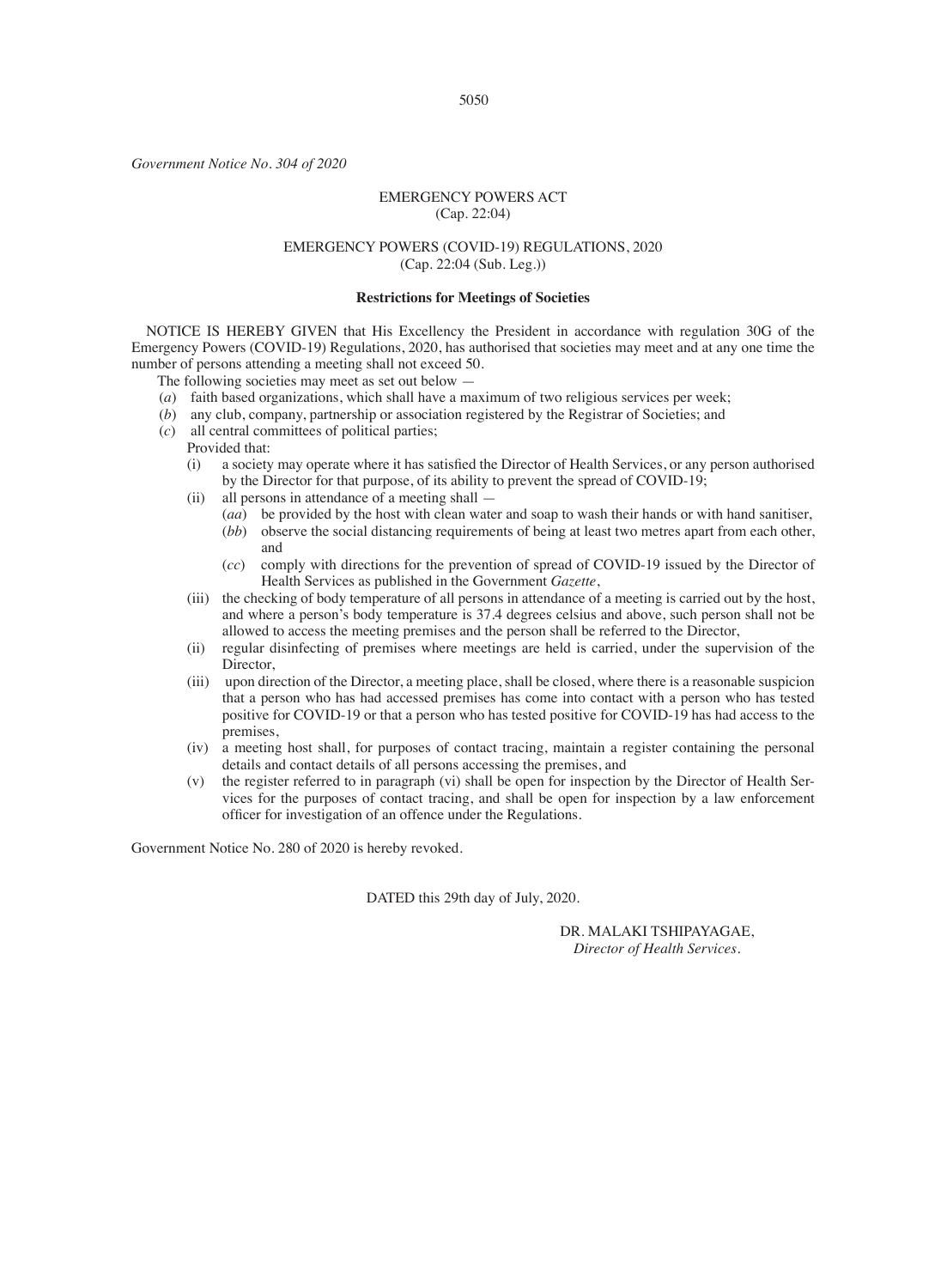*Government Notice No. 305 of 2020*

# EMERGENCY POWERS ACT (Cap. 22:04)

# EMERGENCY POWERS (COVID-19) REGULATIONS, 2020 (Cap. 22:04 (Sub. Leg.))

#### **Liquor Restrictions**

NOTICE IS HEREBY GIVEN that His Excellency the President acting in accordance with regulation 30G of the Emergency Powers (COVID-19) Regulations, 2020, has authorised the following liquor restrictions as set out below —

(*a*) a liquor licensee shall sell intoxicating liquor as set out in the Schedule:

Provided that —

- (i) intoxicating liquor shall be sold for off-site (home) consumption, and
- (ii) a restaurant licensed under the Trade Act and a bar liquor licensed under the Liquor Act shall sell intoxicating liquor for off-site (home) consumption; and
- (*b*) a traditional beer licensee shall sell traditional beer as set out in the Schedule: Provided that —
	- (i) intoxicating liquor shall be sold for off-site (home) consumption, and (ii) a licensee has satisfied the Director of Health Services, or any person
	- a licensee has satisfied the Director of Health Services, or any person authorised by the Director that he or she is able to comply with directions for the prevention of spread of COVID-19 issued by the Director of Health Services as published in the Government *Gazette* with the exception of the requirement to take record body temperature.

#### SCHEDULE

| Licence               | Days                                                                                     | Hours                    |
|-----------------------|------------------------------------------------------------------------------------------|--------------------------|
| Liquor                |                                                                                          |                          |
| Bar liquor            | Thursday to Saturday (including a Public<br>Holiday which falls on Thursday to Saturday) | 1200 hours to 1800 hours |
| Bottle store liquor   | Thursday to Saturday (including a Public<br>Holiday which falls on Thursday to Saturday) | 1000 hours to 1600 hours |
| Liquor depot          | Thursday to Saturday (including a Public<br>Holiday which falls on Thursday to Saturday) | 1200 hours to 1800 hours |
| Discotheque/nightclub | Closed                                                                                   | Closed                   |
| Distributor liquor    | Monday to Wednesday (including a Public<br>Holiday which falls on Monday to Wednesday)   | 0800 hours to 1600 hours |
| Wholesale liquor      | Monday to Wednesday (including a Public<br>Holiday which falls on Monday to Wednesday)   | 0800 hours to 1600 hours |
| Club liquor           | Thursday to Saturday (including a Public<br>Holiday which falls on Thursday to Saturday) | 1200 hours to 1800 hours |
| Temporary liquor      | Closed                                                                                   | Closed                   |
| Restaurant bar        | Thursday to Saturday (including a Public<br>Holiday which falls on Thursday to Saturday) | 1200 hours to 1800 hours |